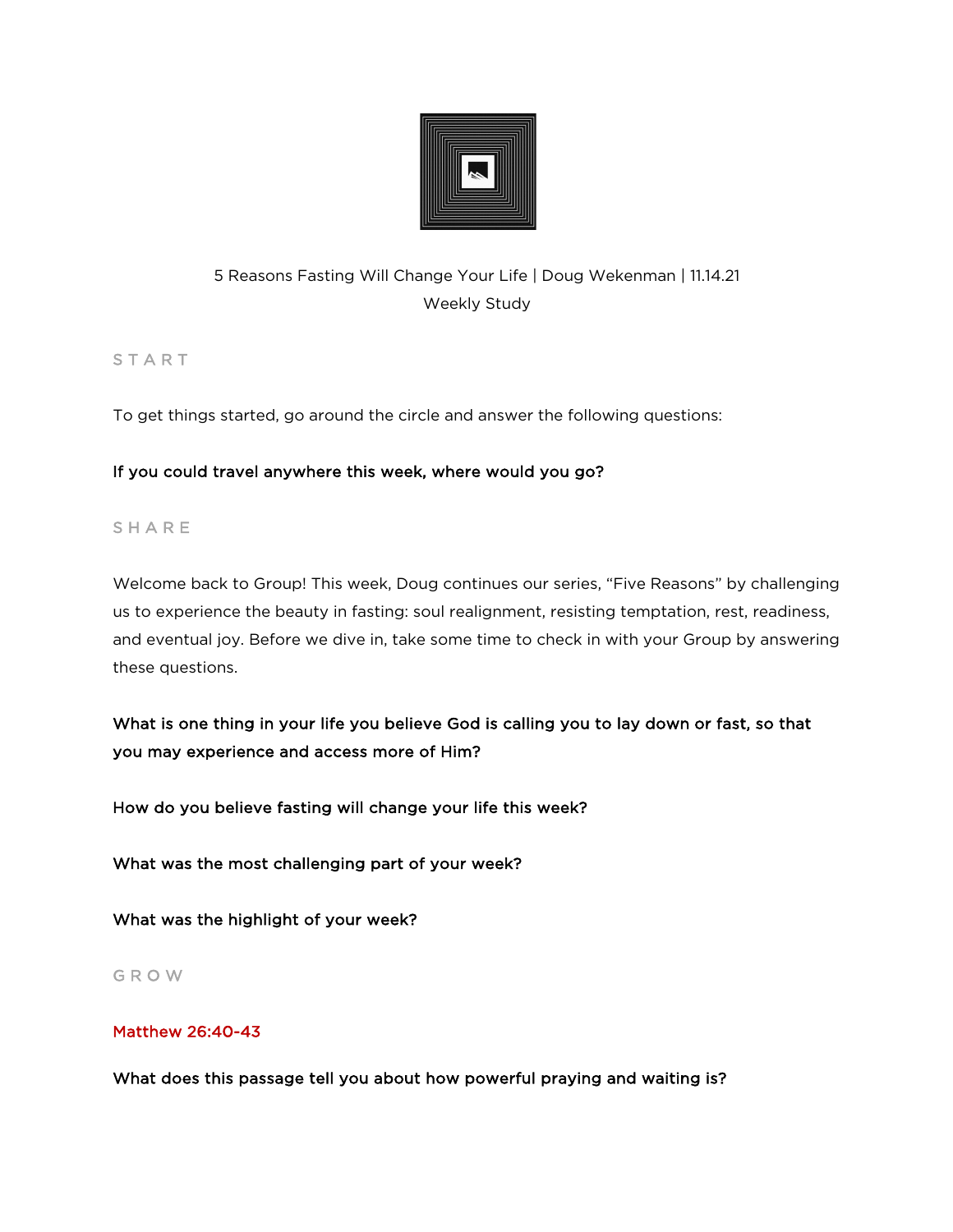# Jesus says, "Watch and pray so that you will not fall into temptation" What temptation do you think he was referring to?

In this passage, Jesus and his disciples were in Gethsemane, where Jesus had told them to wait while he went away to pray to the Father. At this point, Roman soldiers were searching for Jesus only to arrest him. Jesus knew how important it was to pray, especially in his time of need. The weight of the event that was about to take place was heavy, and Jesus knew he needed a kind of strength only God can provide.

This week we are talking about fasting. Fasting is simply withholding from something we normally have so that we can set our attention on God. It's a very common practice in Scripture. Men and women of God frequently abstain from something (usually food) to focus on God. The problem is, humans are prone to seek out comfort, and the more comfortable we are, the less we rely on God. We fast to voluntarily give up some of that comfort, to remind our souls to rely on God.

While Jesus went away to spend time in prayer to God, He asked his disciples to keep watch and pray. It was very late in the night as the Roman soldiers were hunting down Jesus and his disciples. But when Jesus came back from praying, he found his disciples asleep. Jesus says in Matthew 26:40-41, "Couldn't you men keep watch with me for one hour? Watch and pray so that you will not fall into temptation. The spirit is willing, but the flesh is weak."

Jesus was so adamant that the disciples stayed awake and prayed because when we rely on God for what we need instead of our flesh, we can be alert and strong against the enemy. We can hear his voice and respond with the strength and clarity that only comes from God. When we rely only on our flesh, we become unaware and unprepared when the enemy comes to attack. Jesus encourages us to fast so that we rely not on our own strength but on the strength that he provides.

## What is something that you would consider fasting from?

Is there something you are praying to God about this week or this month that you could fast and spend time in prayer with God for?

M O V E

### Read Mark 9:14-29